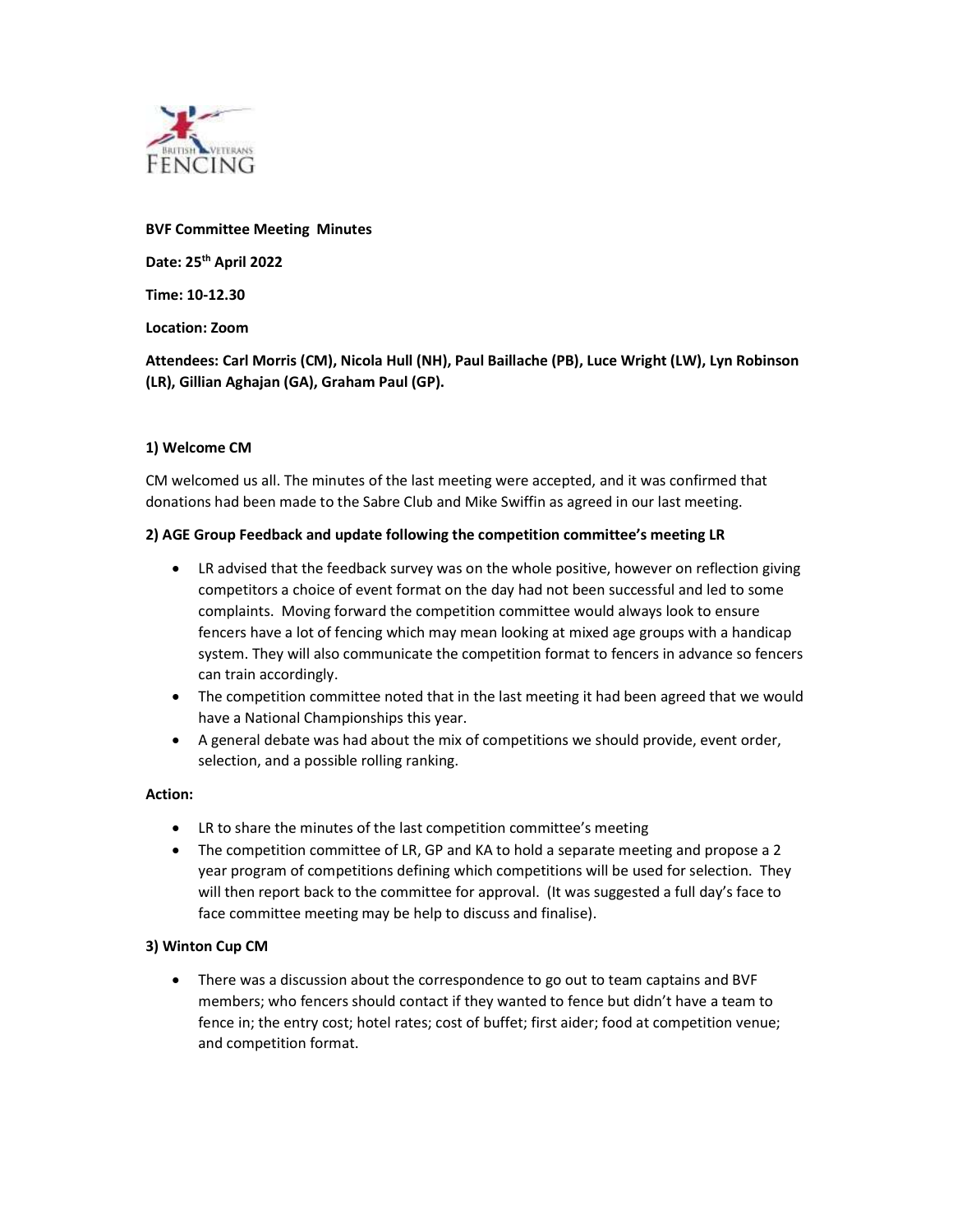### Action:

- Correspondence: GA has updated the correspondence that will be sent out to Team captains and BVF members. It was decided LW would be a named contact point should fencers want to fence but not have a team, or if captains were struggling to fill teams. The aim is to have full teams. GA to finalise
- A zoom call would be organised for Team Captains in order to discuss entry fee payments and to help fill teams where needed. LW to organise.
- The entry fee will be a team fee not an individual fee. £800 per team. Agreed by committee and to be put in the correspondence.
- Concern was raised about the costs of this event, in terms of the hotel used and the price of the buffet which has been quoted at a similar price to a 3 course sit down meal. CM to discuss further with Marcia Stretch.
- Lucinda's Tea Rooms. Whilst the committee appreciated the work Lucinda undertakes for this event there were some complaints last year about the cost of tea and coffee and quality of the sandwiches on Sunday. The committee thought limiting the provisions to tea and cake would be preferable. A question was raised about a food hygiene certificate. CM to contact Marcia.
- Still need to decide on event order; number of rounds on each day; possible handicap system for grand veteran fencers.

### 4) Selection for the Worlds GP

 The selection committee are finalising selection for the worlds and will make announce the squad in May.

Action: GP to advise the committee when the selection has been made and how he wants this communicated to members.

### 5) Guildford response to Leonardo Patti

- The committee would like to request that we hold a 6W EVF circuit event and discussion was had as to how this could be hosted. Would the smaller room be required in addition to the main hall and could the event be held over 2 or 3 days?
- If the event is used for selection purposes fencers need to be able to enter each event.
- Due to the increasing costs of venues, there was concern that the European entry fee may mean that costs could not be covered.

### Action:

- GA to write to Leonardo Patti and request that BVF host all 6W. When the outcome is known, the competition format can be organised.
- GA to ask the EVF committee if the entry fee can be increased to £40.

### 6) Supporting sustainability in BVF NH

 Due to the environmental issues facing the world, NH felt the BVF committee should look at ways to increase awareness amongst its members as to what they can do as individuals to reduce their carbon footprint, and what BVF can do when organising our competitions. The